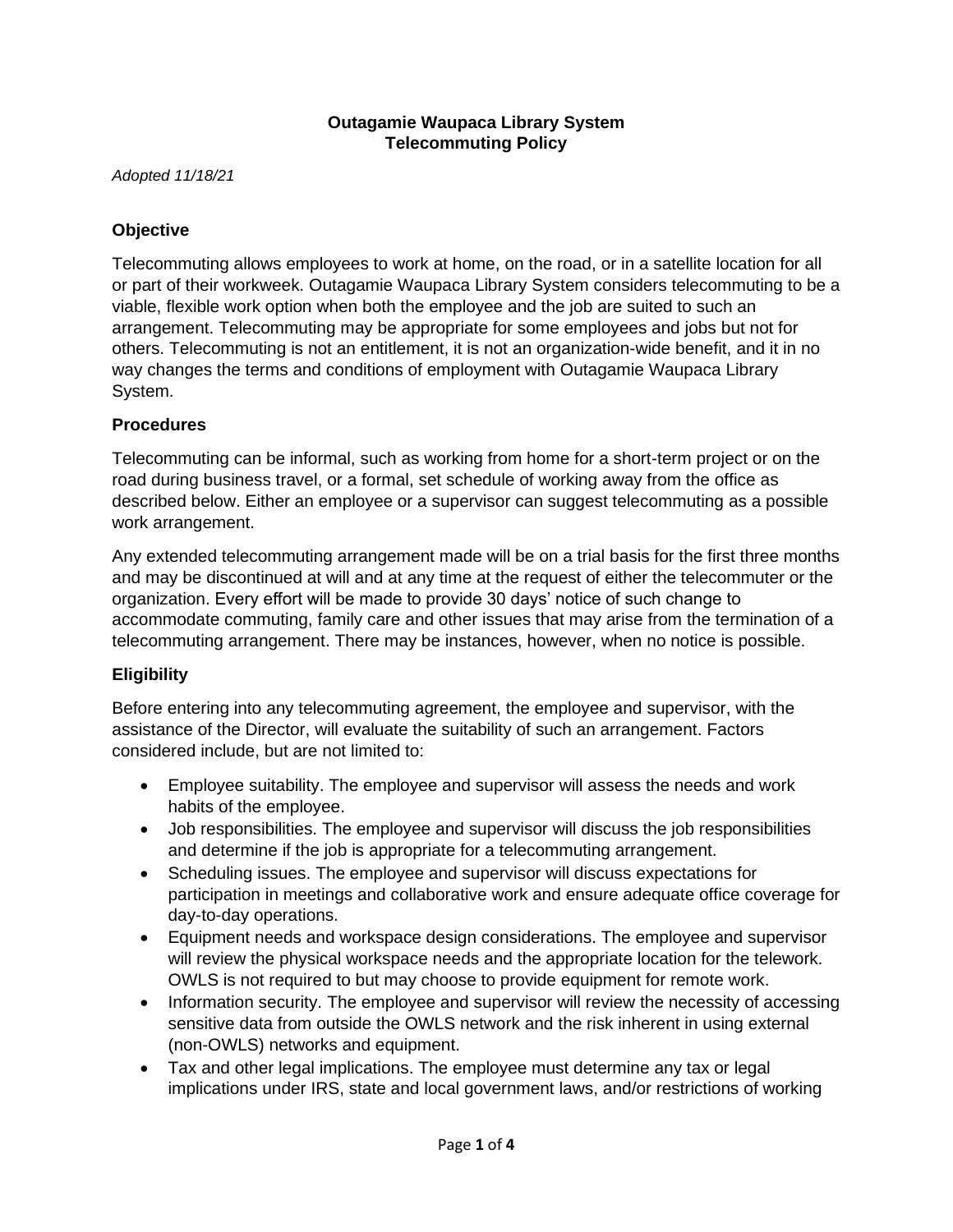out of a home-based office. Responsibility for fulfilling all obligations in this area rests solely with the employee.

If the employee, supervisor, and Outagamie Waupaca Library System Director agree, a draft telecommuting agreement will be prepared and signed by all parties, and a three-month trial period will commence.

Evaluation of telecommuter performance during the trial period will include regular remote interactions between the employee and the supervisor, and face to face meetings, as necessary. At the end of the trial period, the employee and supervisor will each complete an evaluation of the arrangement and make recommendations for continuance or modifications. Evaluation of telecommuter performance beyond the trial period will be consistent with that received by employees working at the office in both content and frequency but will focus on work output and completion of objectives rather than on time-based performance.

An appropriate level of communication between the telecommuter and supervisor will be agreed to as part of the discussion process and will be at a level consistent with employees working at the office or in a manner and frequency that is appropriate for the job and the individuals involved. The telecommuting employee may be required to be physically present at the OWLS office for some tasks and meetings.

# **Equipment**

On a case-by-case basis, Outagamie Waupaca Library System will determine, with information supplied by the employee and the supervisor, the appropriate equipment needs (including hardware, software, and other office equipment) for each telecommuting arrangement. Equipment supplied by the organization will be maintained by the organization and should be used for business purposes only. Outagamie Waupaca Library System reserves the right to make determinations as to appropriate equipment, subject to change at any time.

The employee will establish an appropriate work environment within his or her home for work purposes. Outagamie Waupaca Library System will not generally be responsible for costs associated with the setup of the employee's home office, although exceptions may be considered on a case-by-case basis.

## **Security**

Consistent with the organization's expectations of information security for employees working at the office, telecommuting employees will be expected to ensure the protection of proprietary organization and customer information accessible from their home office. Steps include secure storage and disposal of sensitive information, regular password maintenance, and any other measures appropriate for the job and the environment.

If using an employee-owned device for telecommuting:

- Any personal computer used for remote work must have current, up-to-date anti-virus software installed.
- Staff must use approved technologies, such as the VPN client or Splashtop for encrypted, remote access to their computer located at the OWLS office.
- Always lock your office computer before disconnecting your remote session. (Start Menu > Profile > Lock)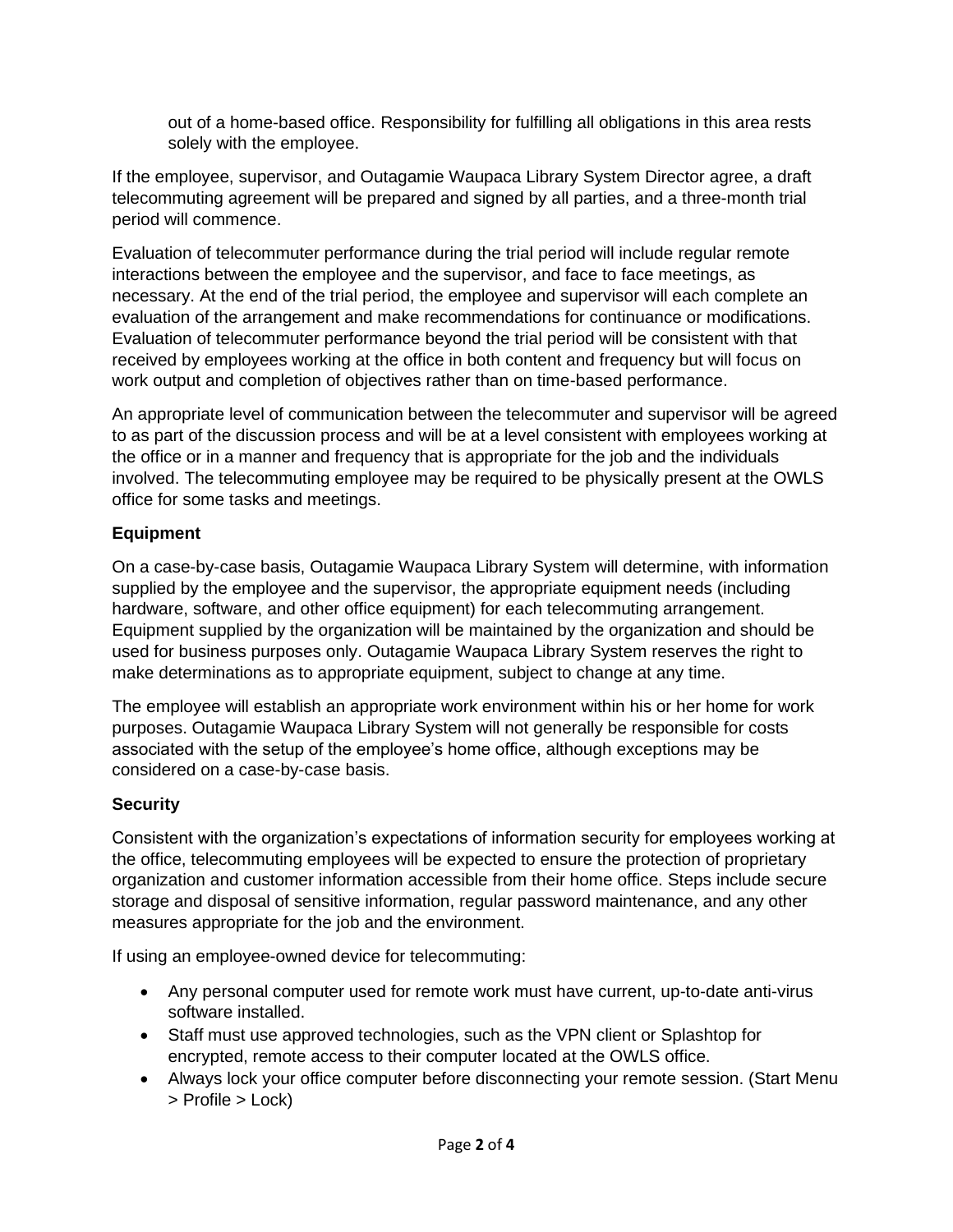• Take necessary precautions to prevent access to OWLS data by unauthorized users, including family members.

If using an OWLS-owned device for telecommuting:

- OWLS laptops should have the Windows firewall turned on and regularly updated antivirus software.
- An OWLS-owned device may only be used by staff. It must not be used by members of the public or family members.

In all cases:

- Remote work should only be done through a trusted, password protected WiFi network or a VPN connection.
- Your device must be shut down whenever not in use, including during transport to and from the off-site location. It must be locked when unattended, no matter how briefly.
- The ILS client may only be installed on an OWLS-owned device that is encrypted and connected to the OWLS network through the VPN client.
- Staff must not check "remember me" on software login screens or store any passwords in a browser. Use an OWLS-approved password manager.
- Staff must immediately report a missing device to the Director and the OWLS Network Manager.

# **Safety**

Employees are expected to maintain a safe and ergonomically sound work environment. Outagamie Waupaca Library System will provide each telecommuter with a safety checklist that must be completed at least once per year. Injuries sustained by the employee in a home office location and in conjunction with his or her regular work duties are normally covered by the organization's workers' compensation policy. Telecommuting employees are responsible for notifying the employer of such injuries as soon as practicable. The employee is liable for any injuries sustained by third parties at his or her home worksite.

## **Time Worked**

During established work hours, it is expected that the employee will dedicate their full time and attention to work duties. Telecommuting employees who are not exempt from the overtime requirements of the Fair Labor Standards Act will be required to accurately record all hours worked. Hours worked in excess of those scheduled per day and per workweek require the advance approval of the telecommuter's supervisor. Failure to comply with this requirement may result in the immediate termination of the telecommuting agreement.

While telecommuting employees may have flexibility setting their schedules, subject to supervisor approval, their regular work schedule should be posted, and at least three fourths (75%) of their working hours should occur during normal business hours which are 8:00 am to 5:00 pm, Monday through Friday. This availability should keep the member libraries, and other system staff in mind and unusual variations to a telecommuting employee's schedule should be communicated to necessary parties.

Telecommuting is not designed to be a replacement for appropriate childcare or dependent care. Although an individual employee's schedule may be modified to accommodate childcare